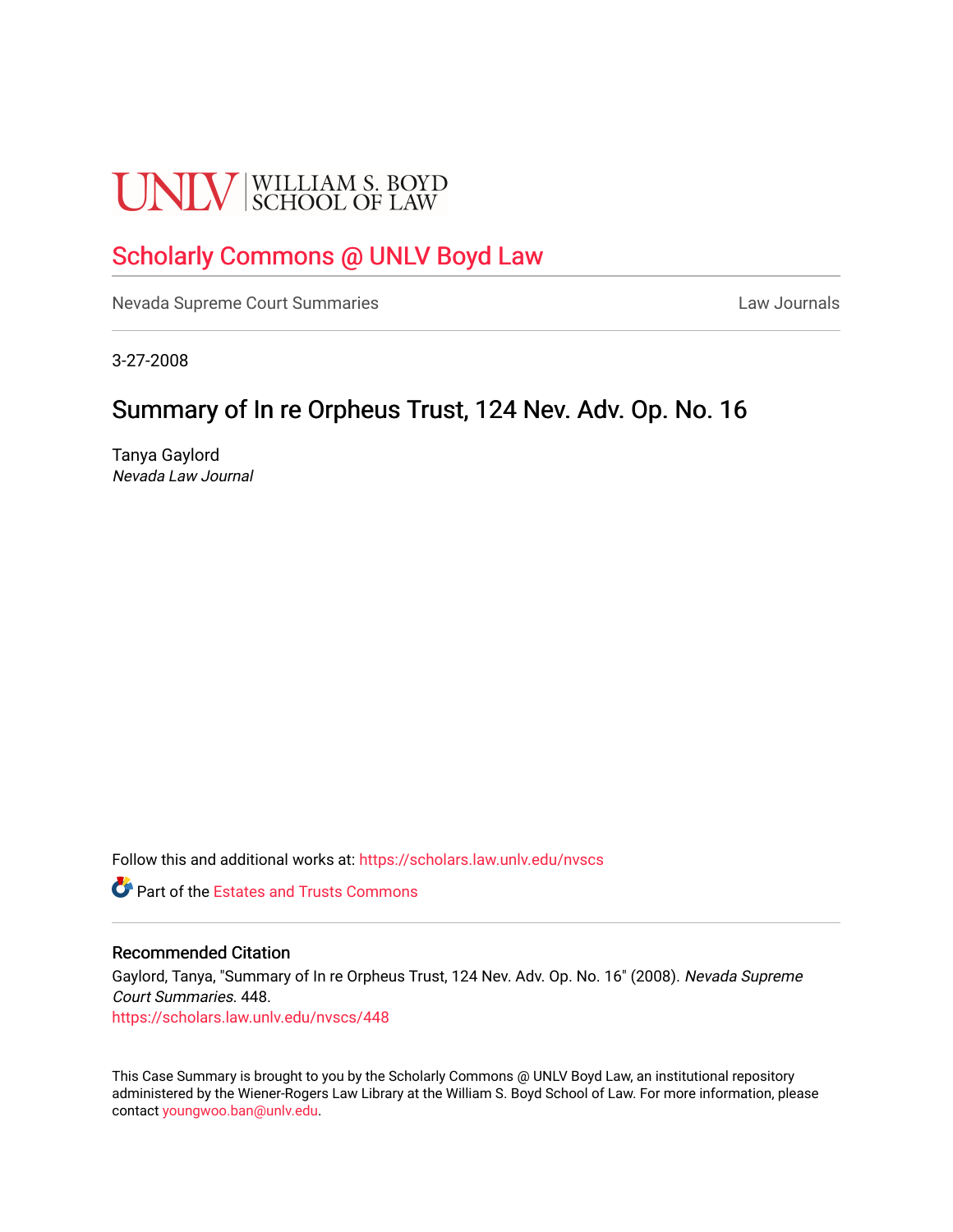## *In re Orpheus Trust,*  **124 Nev. Adv. Op. No. 16 (March 27, 2008)[1](#page-1-0)**

### **WILLS, TRUSTS AND ESTATES**

#### **Summary**

Appeal from a district court order denying a special trustee's proposed distribution adjustments in a trust administration matter.

#### **Disposition/Outcome**

Reversed and remanded to the district court for a determination of whether the appointed special trustee appropriately analyzed the proposed adjustment using the factors set forth in NRS 164.795(2).

#### **Factual and Procedural History**

The Orpheus Trust is a nontestamentary trust domiciled in Nevada. Trustee Gordon Getty is the sole income beneficiary of the trust and controls 60 percent of the trustee votes. Respondent Andrew Getty, Gordon's son, is one of the four contingent remainder beneficiaries of the trust. Andrew is also the president and shareholder of A. Rork Investments, Inc., which is a cotrustee of the Orpheus Trust and controls 10 percent of the trustee votes. In November 2004, over Andrew's objections, the trustees of the Orpheus Trust petitioned the district court to appoint a special trustee to adjust between principal and income. The district court appointed appellant Whittier Trust Company as special trustee in February 2005.

In September 2005, Whittier filed a petition for approval of an adjustment between principal and income for the 2004 trust year. The petition indicated that, in 2004, the trust experienced a net return of 14.77 percent of the fair market value of trust assets, while income payable to Gordon amounted to only 2.59 percent of the trust assets. Therefore, Whittier proposed that Gordon receive a net adjustment of 1.20 percent of the fair market value of the trust assets. Andrew objected to the adjustment, arguing that Whittier could not make a "retroactive" adjustment between principal and income for 2004.

After hearing arguments, the district court denied Whittier's petition, reasoning that Whittier could only adjust between principal and income accrued from its date of appointment. In a subsequent order denying Whittier's motion for reconsideration, the district court also determined that Whittier did not comply with all requirements of NRS 164.795(1) and (2) in analyzing the proposed adjustment. Whittier appealed arguing that the proposed adjustment between principal and income accrued during 2004 was not barred as a "retroactive" adjustment. Whittier also contended that it appropriately analyzed the propriety of the adjustment using the factors set forth in NRS 164.795(2) in recommending the adjustment.

 $\overline{a}$ 

<span id="page-1-0"></span><sup>&</sup>lt;sup>1</sup> By Tanya Gaylord.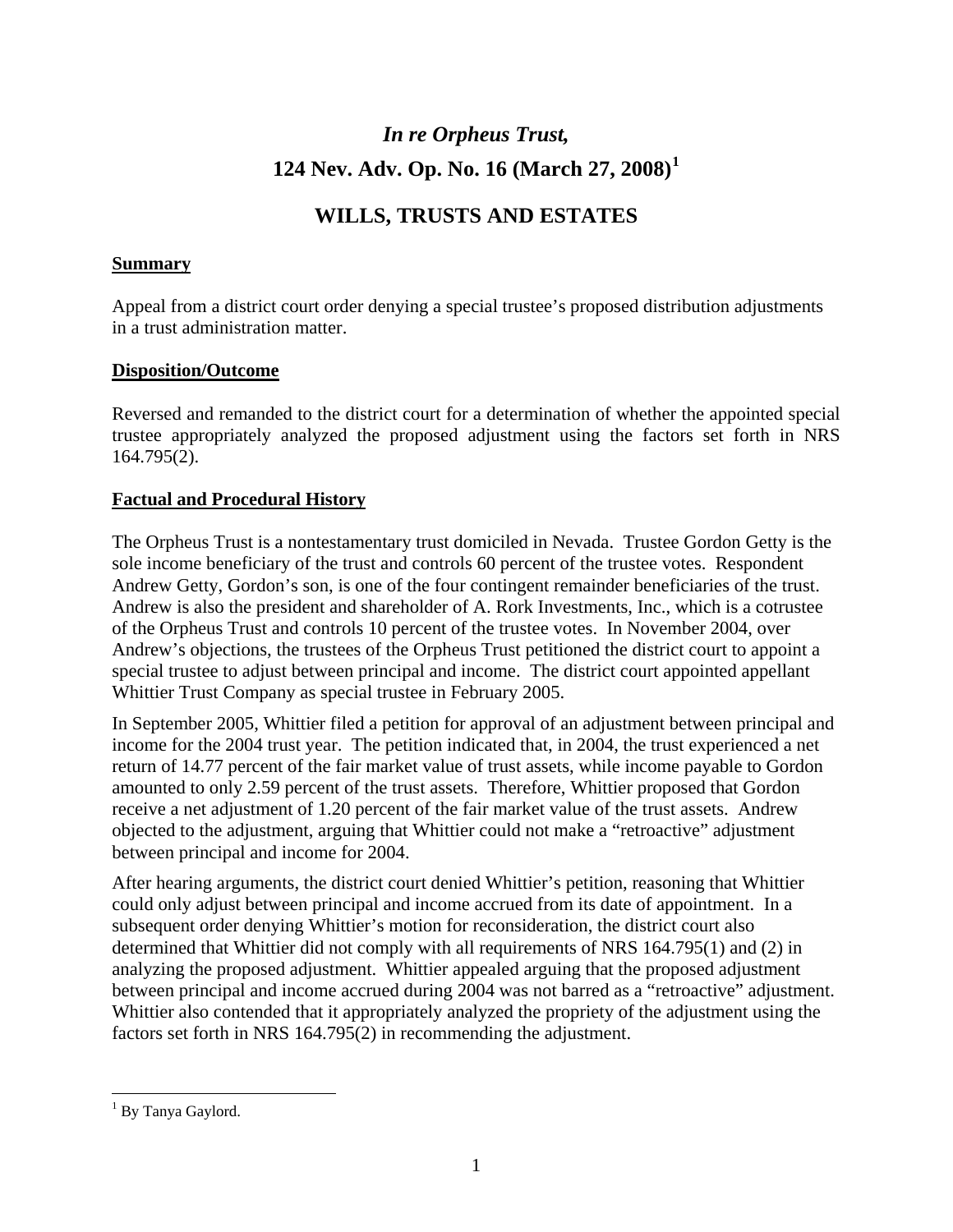#### **Discussion**

In this appeal, the Nevada Supreme Court considered an issue of first impression under Nevada law: whether a special trustee's power to adjust amounts of trust income and principal distributed to a trust income beneficiary and the trust corpus may be exercised with respect to principal and income accrued before the special trustee's appointment. The Court concluded that because the power to adjust is a corrective power, a special trustee may adjust between principal and income accrued in the year immediately preceding its appointment.

#### **Power to correctively adjust principal and income pursuant to NRS 164.795**

The trustees of the Orpheus Trust are bound by the standards of the Uniform Prudent Investor Act, which Nevada adopted in 2003. Pursuant to this Act, a trustee is required to devote a portion of trust principal to income-producing investments for the benefit of the trust income beneficiary, while any appreciation in principal would revert to the trust corpus for the benefit of the remainder beneficiaries.<sup>[2](#page-2-0)</sup> However, in 2003, the Nevada Legislature enacted NRS 164.795(1), a new provision of the Uniform Principal and Income Act, which allows trustees, otherwise unable to impartially and fairly treat both principal and income beneficiaries, to "adjust" between the amounts of trust principal and income distributed to the income beneficiary and the trust corpus. According to the comments to the Principal and Income Act, the primary purpose of this adjustment provision is to free trustees from the traditional obligation to invest in a minimum threshold of income-producing assets.<sup>[3](#page-2-1)</sup>

Although NRS 164.795 allows for adjustment by a special trustee, the statute is ambiguous as to whether the power to adjust is prospective only or whether it may be exercised retroactively. Applying the rules of statutory construction, the Nevada Supreme Court concluded that, read together, the provisions of NRS Chapter 164 clarify the meaning of NRS 164.795 and that a special trustee may, at a minimum, make a corrective adjustment between principal and income accrued in the year immediately preceding its appointment. In practice, the determination of whether an adjustment between principal and income distributions is necessary often requires a review of data related to trust investments and returns at the close of the year. NRS 164.795(1) allows a trustee to exercise the power to adjust whenever (1) the trustee manages trust assets as a prudent investor, (2) the terms of the trust require distribution of income to an income beneficiary, and (3) the trustee is unable to otherwise comply with NRS 164.720's fairness mandate. Comments by the drafters of the Principal and Income Act also indicate that the power to adjust may be exercised correctively, after the trustee has an opportunity to review trust data and trustee investment decisions for the immediately preceding year.

In this case, the trustees of the Orpheus Trust sought to appoint Whittier as a special trustee in November 2004. Several months after its appointment in February 2005, Whittier submitted a proposed adjustment between principal and income accrued during 2004 for the district court's approval. However, the district court denied Whittier's petition to approve the adjustment, reasoning that NRS 164.795 does not allow for "retroactive" adjustment. This was error. Even though Whittier was not appointed until 2005, the existing trustees, including Gordon, were already bound to act as prudent investors and had the power to invest using a total return strategy during 2004. As provided by the terms of the Orpheus Trust, the trustees were also required to

<span id="page-2-1"></span><span id="page-2-0"></span> $\overline{a}$ <sup>2</sup> *See generally* Unif. Principal and Income Act § 104 cmt. (amended 1997), 7A U.L.A. 436-37 (2006). <sup>3</sup> *Id.*